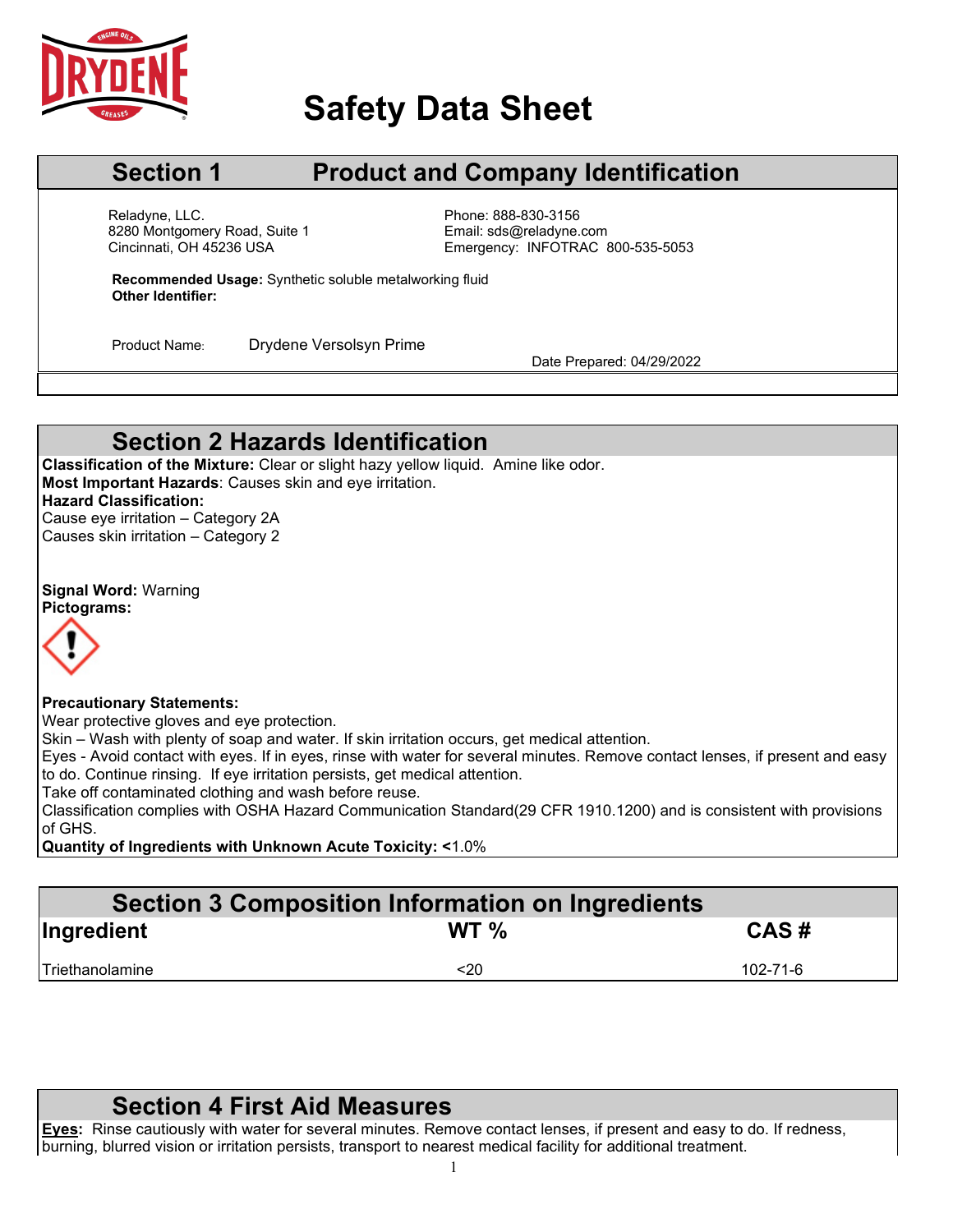**Skin:** Flush skin with water, wash with soap and water. If irritation occurs, get medical attention. Remove contaminated clothing. Do not reuse clothing until cleaned. If material is injected under the skin, transport to the nearest medical facility for additional treatment. If redness, swelling, pain and/or blisters occur, transport to the nearest medical facility for additional treatment.

**Ingestion:** Do NOT induce vomiting and obtain medical attention. Have victim rinse mouth out with water. If vomiting occurs spontaneously, keep head below hips to prevent aspiration.

**Inhalation:** Remove victim to fresh air and keep at rest in a position comfortable for breathing. If the victim has difficulty breathing or tightness of the chest, is dizzy, vomiting or unresponsive, give oxygen with rescue breathing or CPR as required and transport to the nearest medical facility.

### **Section 5 Fire Fighting Measures**

**Flammable Properties:** 

Flash point: none (ASTM D56) Flammable limits in air: N/A Auto ignition temperature: N/A **Extinguishing media:** CO<sub>2</sub>, dry chemical, foam **Special firefighting measure:**

The material as received will not support combustion, however its residues may; therefore, procedures for an oil fire should be followed. Use self-contained breathing apparatus. Use foam or dry chemical to extinguish fire. Water may be used only to keep surrounding containers cool. Firefighters should wear proper protective equipment and self-contained breathing apparatus with full face piece operated in positive pressure mode.

### **Section 6 Accidental Release Measures**

- **Eliminate ignition sources and ventilate area. Advise EPA/state agency if required.**
- Absorb spillage with inert absorbent material.
- **for clean-up.**
- **Contain spill and keep from entering waterways or sewers. Treat contaminated absorbent same as spilled product.**
	- **Section 7 Handling and Storage**

**Handling and Storage Precautions:** Avoid heat, open flames, including pilot lights, and strong oxidizing agents. Use general ventilation to prevent vapor accumulation. Ground all handling equipment to prevent sparking. Avoid contact with eyes, skin and clothing. Wash thoroughly after handling. Do not eat, drink or smoke when using this product. Have appropriate fire extinguishers and spill clean-up equipment in or near storage area.

**Work/Hygienic Practices:** Wash with soap and water before eating, drinking, smoking, applying cosmetics, or using toilet. Launder contaminated clothing before reuse. Properly dispose of contaminated leather articles such as shoes or belts that cannot be decontaminated. Contaminated leather articles including shoes cannot be decontaminated and should be destroyed to prevent reuse.

### **Section 8 Personal Protection/ Exposure Controls**

**Engineering Controls:** Use adequate ventilation to keep vapors and mists of this material below applicable standards. **Respiratory Protection:** If engineering controls do not maintain airborne concentrations to a level which is adequate to protect worker health, an approved respirator must be worn. Respirator selection, use and maintenance should be in accordance with the requirements of the OSHA Respiratory Protection Standard, 29 CFR 1910.134.

**Skin Protection:** Use protective clothing that is chemically resistant to this product. Acceptable materials for gloves and aprons are: neoprene, nitrile rubber or viton.

**Eye Protection:** Use safety glasses or goggles. Have suitable eye wash water available.

**Other/General Protection:** For mists and vapors: Air Purifying, organic vapor cartridge, NIOSH approved respirator. Use self-contained breathing apparatus for environments with unknown concentrations or emergency situations.

| <b>Chemical Name</b> | OSHA TWA $(mg/m3)$ ACGIH TWA $(mg/m3)$ |  |
|----------------------|----------------------------------------|--|
| Triethanolamine      |                                        |  |

- 
-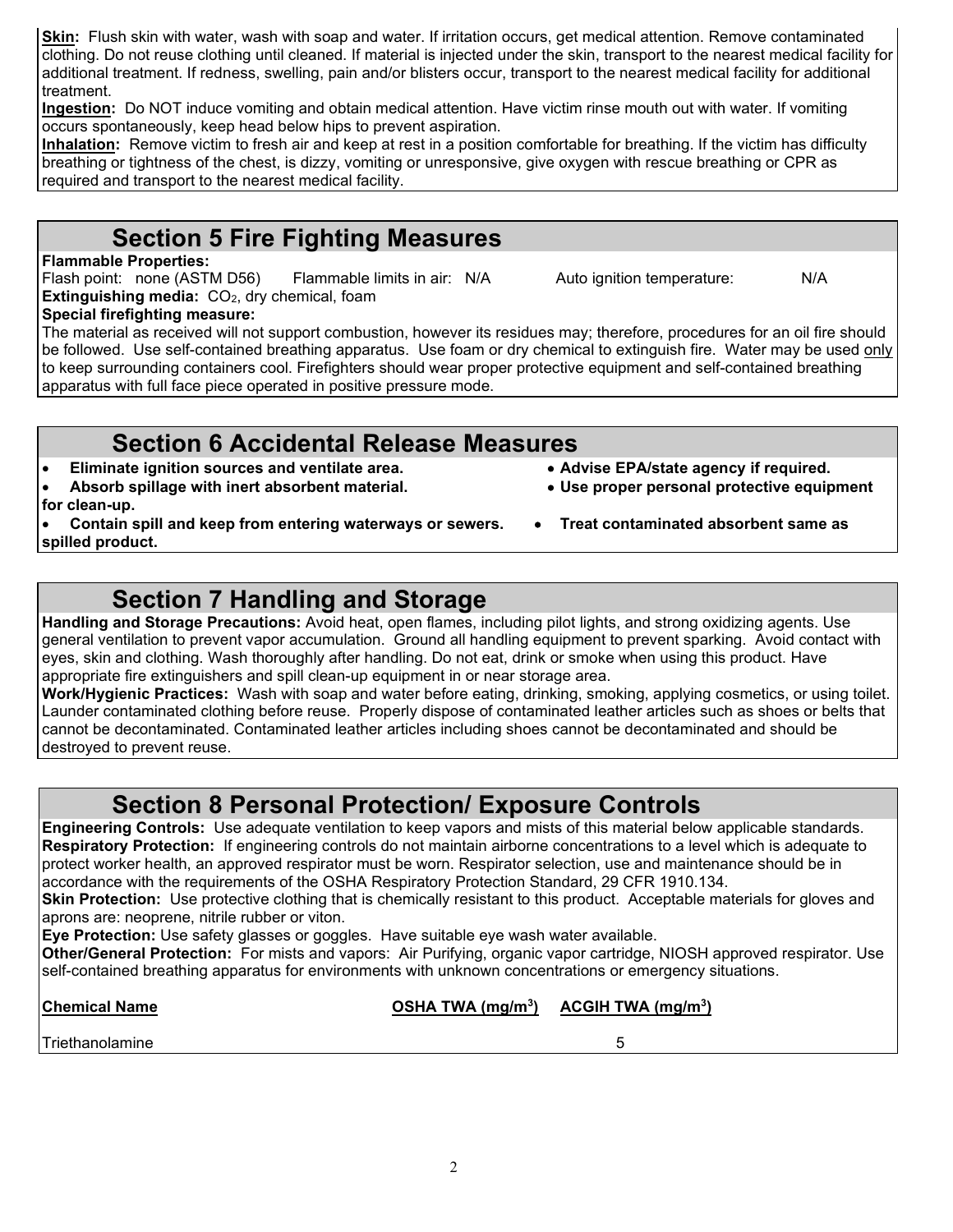# **Section 9 Physical and Chemical Properties**<br>
Vapor Pressure:<br>
N/A

**Color:** Yellow **Vapor Pressure:** N/A **Solubility in Water: Complete** 

**Appearance:** Clear Liquid **% Volatile by Volume:**N/A **Evaporation Rate Vapor Density (air = 1):** 

**Boiling Point:**  $>212^{\circ}$  **F Reactivity in Water:** Non-reactive **Specific Gravity:** 1.06 **pH@ 10%:** 9.10 **Viscosity @ 40C:** N/A

**pH@ 10%:** 9.10 **Viscosity @ 40C:** N/A

### **Section 10 Stability and Reactivity**

**Stability:** Stable **Conditions to avoid:** Sources of ignition. **Incompatibility:** Strong oxidizing or reducing agents. **Decomposition Products:** Oxides of Carbon, Hydrogen and Nitrogen. **Hazardous Polymerization:** Will not occur.

### **Section 11 Toxicological Information**

**Likely Routes of Exposure:** Inhalation, skin, eyes and ingestion. **Potential Health Effects: Eye Effects:** This mixture can cause irritation, redness to the eyes. **Skin Effects:** Prolonged and/or repeated skin contact may cause irritation/dermatitis. **Oral Effects:** Harmful if swallowed. May cause burns to mouth and esophagus. Gastrointestinal tract irritation, nausea and vomiting. **Inhalation Effects:** Harmful if inhaled. May cause respiratory tract irritation. **Chronic Health Effects:** Primary target organs following repeated exposure are eyes, skin, lungs. **Mutagenicity:** Negative **Carcinogenicity:** This mixture does not contain any component that is listed as a carcinogenic or a potential carcinogen by the National Toxicology Program, by the I.A.R.C. monographs or by OSHA. **Teratogenicity:** Negative. **Sensitization:** Negative **Toxicological Data:** No data available or estimated

### **Section 12 Ecological Information**

Not classified due to inadequate data available on this mixture. Recommend avoidance of release to the environment.

### **Section 13 Disposal Considerations**

Avoid release to the environment. Dispose in a safe manner in accordance with national, state and local regulations. Not a RCRA hazardous waste if uncontaminated. If "used" RCRA criteria must be determined. Dispose of container by recycling or if permitted incineration.

### **Section 14 Transportation Information**

**Proper Shipping Name:** Detergents, Soaps. **Shipping Class:** 55 **Dot Identification Number:** N/A **Dot Shipping Label:** Not regulated by DOT. **TDG Classification:** Not controlled under TDG (Canada).